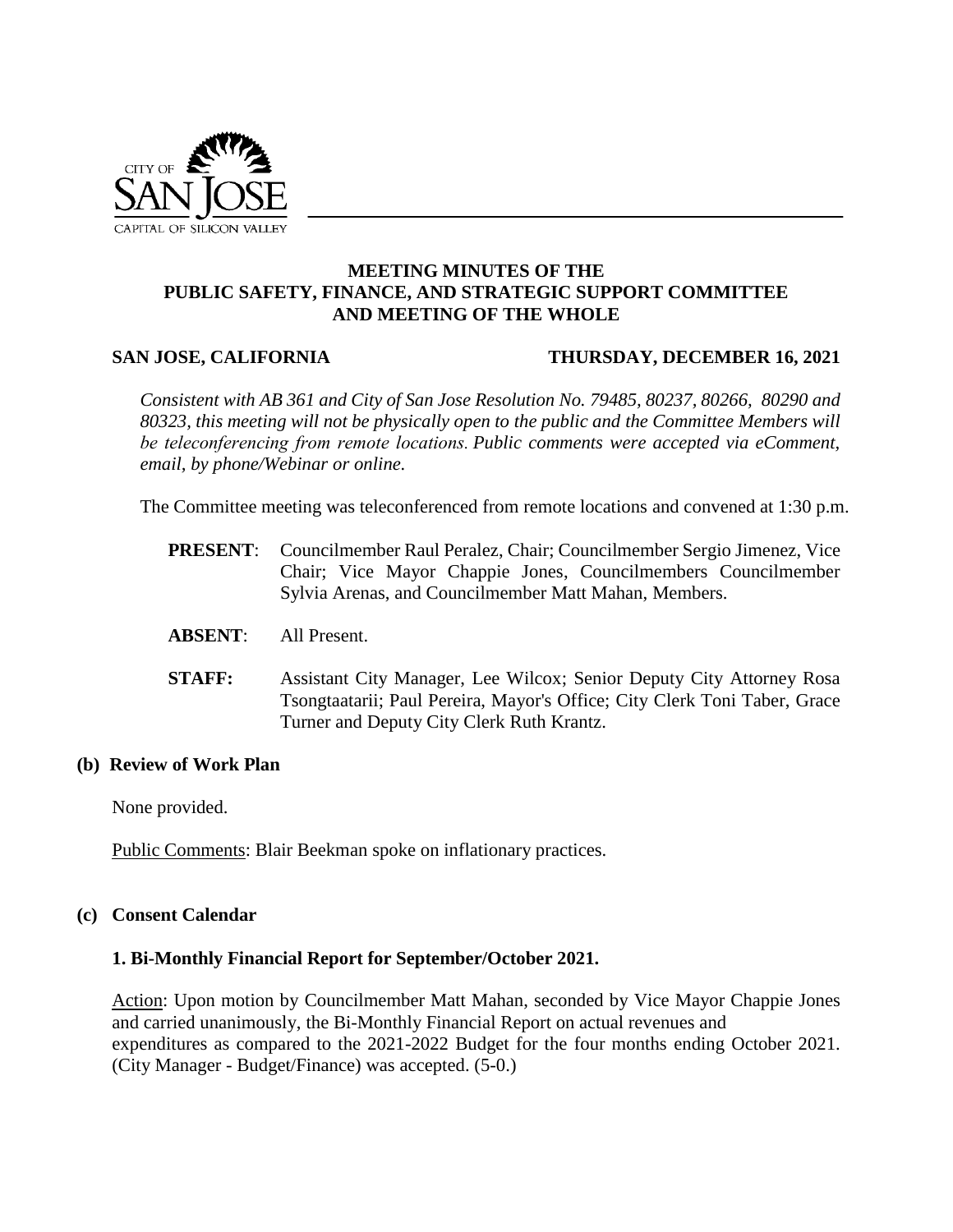## **REPORTS TO COMMITTEE**

## **1. Downtown and High Need Neighborhoods Foot Patrol Status Report.**

Police Chief Anthony Mata offered introductory comments, and Captains Carlos Acosta, Todd Trayer, Jason Dwyer and Brian Shab offered a presentation.

Public Comments: (1) Paul Soto offered appreciation for the advocacy offered to his neighborhood and spoke against redlining. (2) Blair Beekman asked for more statistics and addressed crime concerns. (3) Brian Darby addressed the legacy of redlining and the impact of criminal activity on its victims. (4) Scott Largent addressed issues at Starbird Park, citing dangerous conditions where children are present and the need for more outreach. (5) Eric Glader spoke to enhanced trust and sense of community as a result of foot patrols.

Police Chief Anthony Mata and staff responded to questions.

Action: Upon motion by Councilmember Sylvia Arenas, seconded by Vice Mayor Chappie Jones, and carried unanimously, the status report on the Downtown and High Need Neighborhoods Foot Patrol program, including outcomes of prior year spending and how the walking beats were filled (Police) was accepted. (5-0.)

# **2. Strategies to Combat Hate Crimes and Violence Against Asian-American/Pacific Islanders Status Report.**

Zulma Maciel, Office of Racial Equity; Chris Cambises, Office of Racial Equity, and Lt. Jorge Gutierrez provided a presentation and responded to questions.

Public Comments: (1) Blair Beekman offered appreciation for discussion on a volatile subject. (2) Paul Soto spoke to importance and validity of victim's impact statements and politicizing of apologies.

*Following the vote on this item, Councilmember Sylvia Arenas returned after a brief break and provided additional requests to staff.* She spoke to leveraging efforts for high-need areas and coordinating efforts that are taking place, and she suggested a separate meeting to include Councilmember Maya Esparza where this could be discussed in greater detail.

She additionally asked that a breakdown be provided and personalized strategies be implemented for those groups that are being targeted the most. Zulma Maciel, Office of Racial Equity, spoke to the data-drive approach and offered to drill down with crime analysis to provide this information. Assistant City Manager, Lee Wilcox committed to an information memo mid-year responding to Councilmember Sylvia Arenas' concerns.

Elle Washburn responded to questions.

*(Item Continued on the Next Page)*